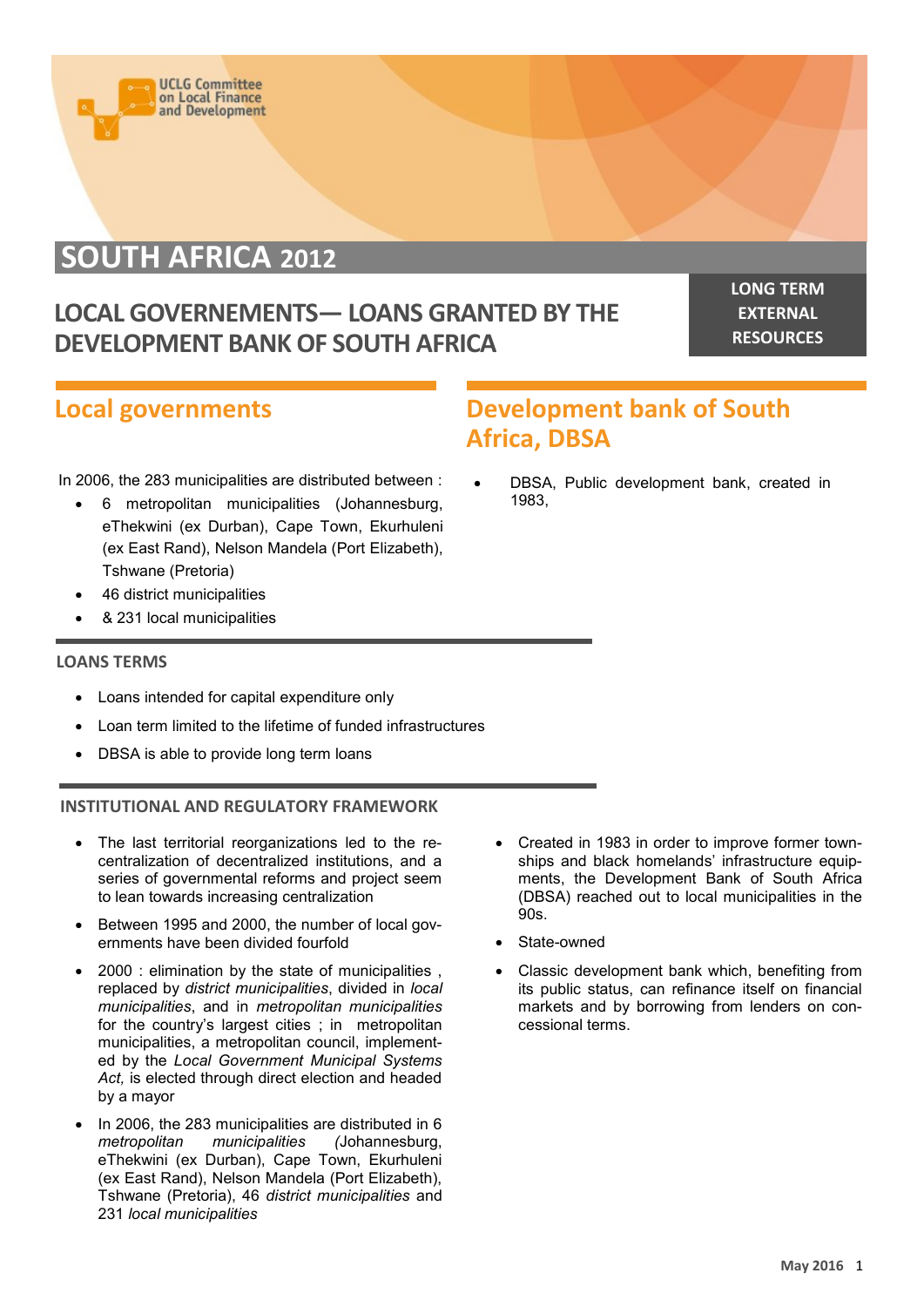#### **INSTITUTIONAL AND REGULATORY FRAMEWORK**

- The nine Provinces, represent the largest territorial unit
- The *White Paper on Local Government* in 1998 puts municipalities at the center of local development, by granting them autonomy and placing social services and basic infrastructures such as water and electricity distribution, waste collection sewage systems, care centers and local railway lines under their jurisdiction
- On the other hand, the allocation of responsibilities between the three territorial levels (State, provinces and municipalities) is not determined by the legislation.

#### **Loan**

- Tradition of municipal borrowings in South Africa since the Apartheid: white municipalities borrowed from commercial banks, and for some of them, issued with implicit state guarantee; and as a consequence, limited regulatory and risk analysis mechanisms.
- New Constitution : no state guarantee on local governments' loans
- 2004 : entry into force of the *Municipal Financial Management Act* (MFMA)
	- Regulatory framework intended to respond to concerns due to municipal reforms and to reassure investors: the new administrative definition of municipalities, the end of state guarantee on non-sovereign loans and of the legal vacuum on local governments' financing terms had indeed created a climate of uncertainty; the increasing risks and transaction costs had led to the withdrawal of private investors
	- Clear rules providing strong incentives
	- Control of financing terms for local governments while providing incentives for them to improve financial management, transparency and skills
- According to MFMA's terms, loans are only granted for capital expenditures and the loan term is limited to the financed infrastructures' lifespan.

#### **USES**

- Borrowings are most often used to finance water supply system, electricity and road networks
- It gives autonomy and responsibility to local governments regarding basic infrastructures and social services (water and electricity distribution, waste collection, sewage systems, care facilities, local railway lines)
- The duties of municipalities can be broken down into three main categories
- Managing urban planning activities and the urban sprawl generated by a continuing vigorous growth
- Catching up with the infrastructure deficit built up during the Apartheid regime and the following period of low investment
- Supplying low-cost or free housing and services for the most disadvantaged populations. This obligation is enshrined in the Constitution.
- By the end of the 2000s, DBSA owned almost 50% of outstanding loans to local governments
- DBSA has gradually developed a financing activity dedicated to overseas infrastructure (approximately 25 % of its liabilities)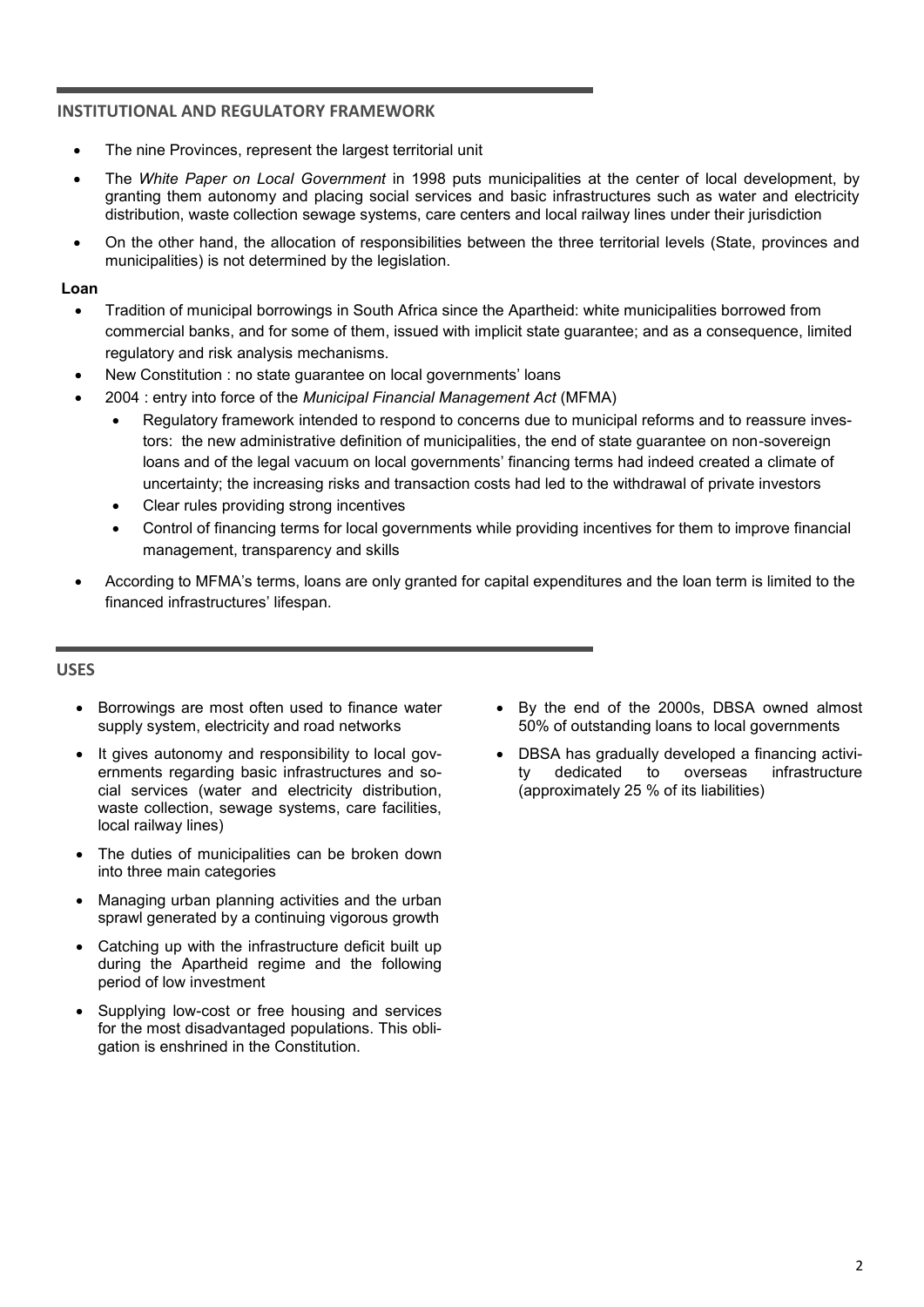#### **RESOURCES**

- High degree of financial independence, based on their own resources, supplemented with state transfers and access to loans: South African Metropolitan municipalities are far less dependent on transfers than other counterparts on the African continent.
- Refinancing on the market and from funders with good financial terms
- Internal resources : the share of internal resources on total income is decreasing, primarily due to the institutional reforms of the Central State
	- Large cities benefit from income generated by economic activities : land taxes (for *metropolitan* and *local municipalities*), fluid sales (electricity mainly) and until recently, the Regional Service Council (RSC), a professional tax levied on the turnover and total payroll; the budget of metropolitan municipalities was relying for 90% on this income; for medium-sized or smaller municipalities, this ratio is far lower
	- The Constitutional Council has abolished the RSC in 2006. It generated 17% of the nine largest cities' total income while state transfers only generated 10%. Since transfers have not increased to compensate the income shortfall, the legislation not only led to the municipalities' loss of financial autonomy but also to a reduction in overall resources.
	- Other measures seem to indicate a decline in the responsibilities exercised by municipalities: electricity distribution, which generated significant financial surplus, particularly for large metropolitan municipalities, is transferred to regional distributors; the government is considering pooling investment amounts – from municipalities which have fell behind schedule in upgrading their infrastructure network – into a central fund.
- Transfers : The State has implemented two types of transfers to foster investment
	- *Equitable Share* (ES) is an equalization mechanism by which 50% of global transfers are facilitated *The Municipal Infrastructure Grant* (MIG) is used to finance basic infrastructure particularly for the poorest municipalities and represents 35% of national transfers
		- There are three simultaneous restructuring and capacity building funds (*Municipal Systems Improvement Grant*, *Financial Management Grant*, *Local Government Restructuration Grant*), that represent only a small fraction of transfers
		- The government spends a increasing share of the State budget on transfers (3.3 % in 2002, 5.9 % in 2006 and 6.5 % in 2009), that sends a strong signal to municipalities and enables greater visibility for them to plan their investments
- Local governments also receive money from provinces : large municipalities are complaining about the unpredictability of transfers' amounts and of the disbursement schedule, as well as the lack of transparency in the process of fund allocation

#### **MANAGEMENT**

- Johannesburg, eThekwini, Cape Town, Buffalo City, Mangaung and Msunduzi have joined together to form the *South Africa City Network*, an initiative of the *Minister for Provincial and Local Government*, in partnership with the *South African Local Government Association* (SALGA)
- DBSA's purpose is also to support local governments : its operating surpluses are used to finance a fund dedicated to capacity building, and called the *DBSA Development Fund*